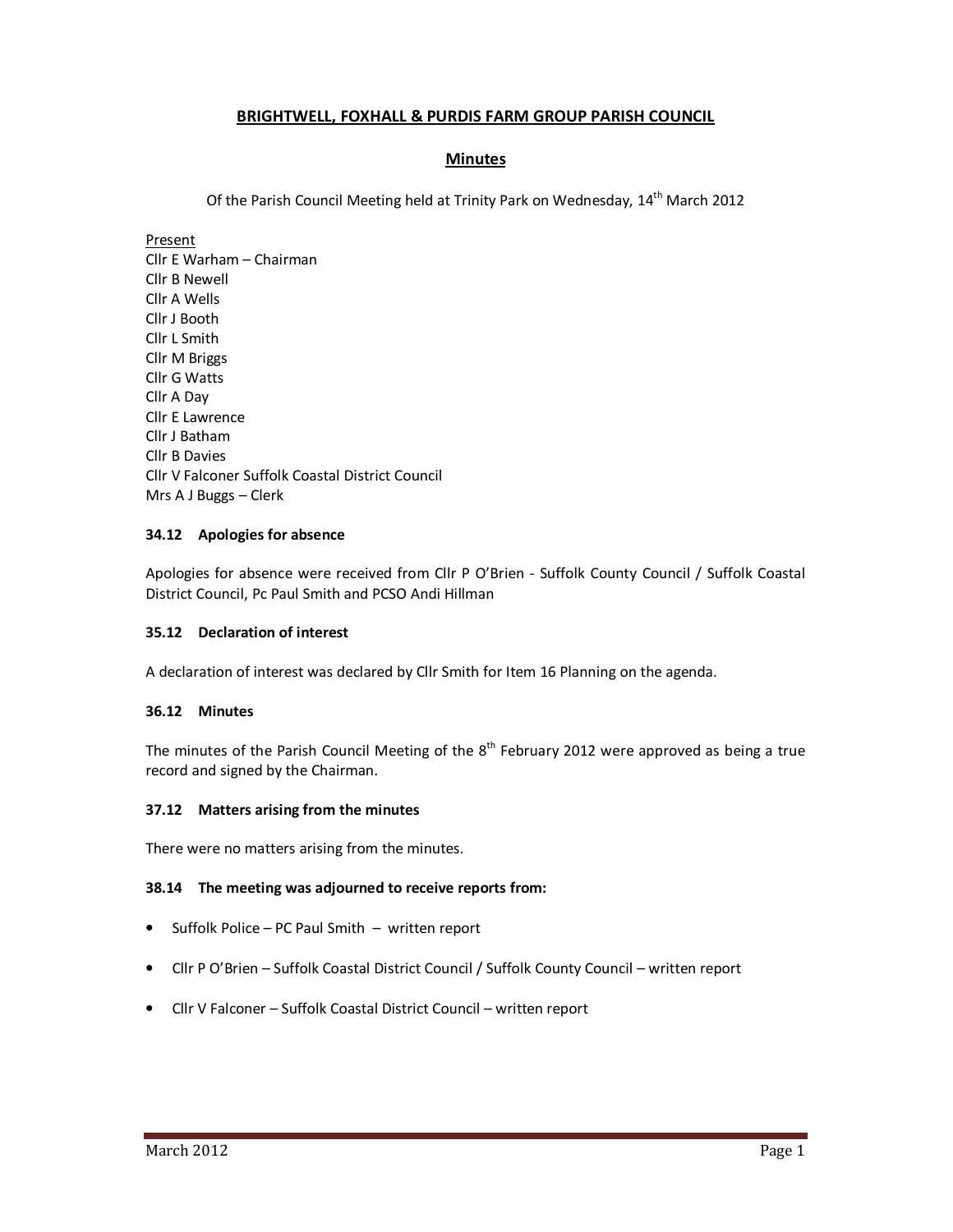# Suffolk Coastal District Council Website

Cllr Day said that on the Suffolk Coastal District Council website there is a 'tag line' which states "where quality of life counts". Cllr Day asked whether Cllr Falconer could find out what this statement means to residents and what relevance it has to peoples' lives locally.

#### Innocence Lane

Cllr Falconer highlighted this item in her report which stated she had attended numerous briefings and site visits re monitoring of noise at Bretts Mineral Extraction Plant and a very pertinent meeting in Kirton where a representative from Felixstowe Port and Bidwells gave an overview to do with the prospect that 200 acres beside Innocence Lane may become container storage – 5 metre high stacks and warehousing 7 metres high. The Clerk reported that Bucklesham had received an email inviting a representative from the council to join a Felixstowe Peninsular Greenfield Task Force to monitor developments. It was agreed that the Clerk should forward a copy of the email to Cllr Falconer.

### **The meeting was re-convened.**

### **39.12 Clerk's Report**

The Clerk's report had previously been circulated and it was agreed that some of the items should be discussed as per the agenda.

### C11/1570 Foxburrow Farm, Waldringfield Road, Brightwell – Erection of two Wind Technik Nord 250kW Appeal

A copy of the Parish Council's comments has today been posted on the Planning Inspectorate website.

# **Planning Application No: C11/1570/ Foxburrow Farm, Waldringfield, Brightfield Inspectorate Reference No: APP/13530/A/12/2168301/NWF**

The Group Parish Council of Brightwell, Foxhall & Purdis Farm consider that there are no grounds for appeal against the decision to refuse planning permission and additionally to their original objections, add the following with reference to the points in the Grounds of Appeal.

- 1. Suffolk Coastal District Council objected not only on considerations of the visual impact on the quality of the surrounding landscape but also on policies relating to farm diversification.
- 2. The visual impact of this type of structure of this size cannot be minimised. It is above the green canopy and is incongruous in an historic, scientifically and economically sensitive rural landscape. Here, even one of this type of structure is intrusive.
- 3. Restoring the landscape at the end of some 25 years is not addressing the principle issues.
- 4. The turbines may be sited on less sensitive or lower value landscape but they are still adjacent and close to areas of high value landscape and to sites of current and proposed occupation. Also, this modern structure would not be a favourable feature or focal point in this traditional landscape. Brightwell village is the subject of a Constable painting and has changed little since then.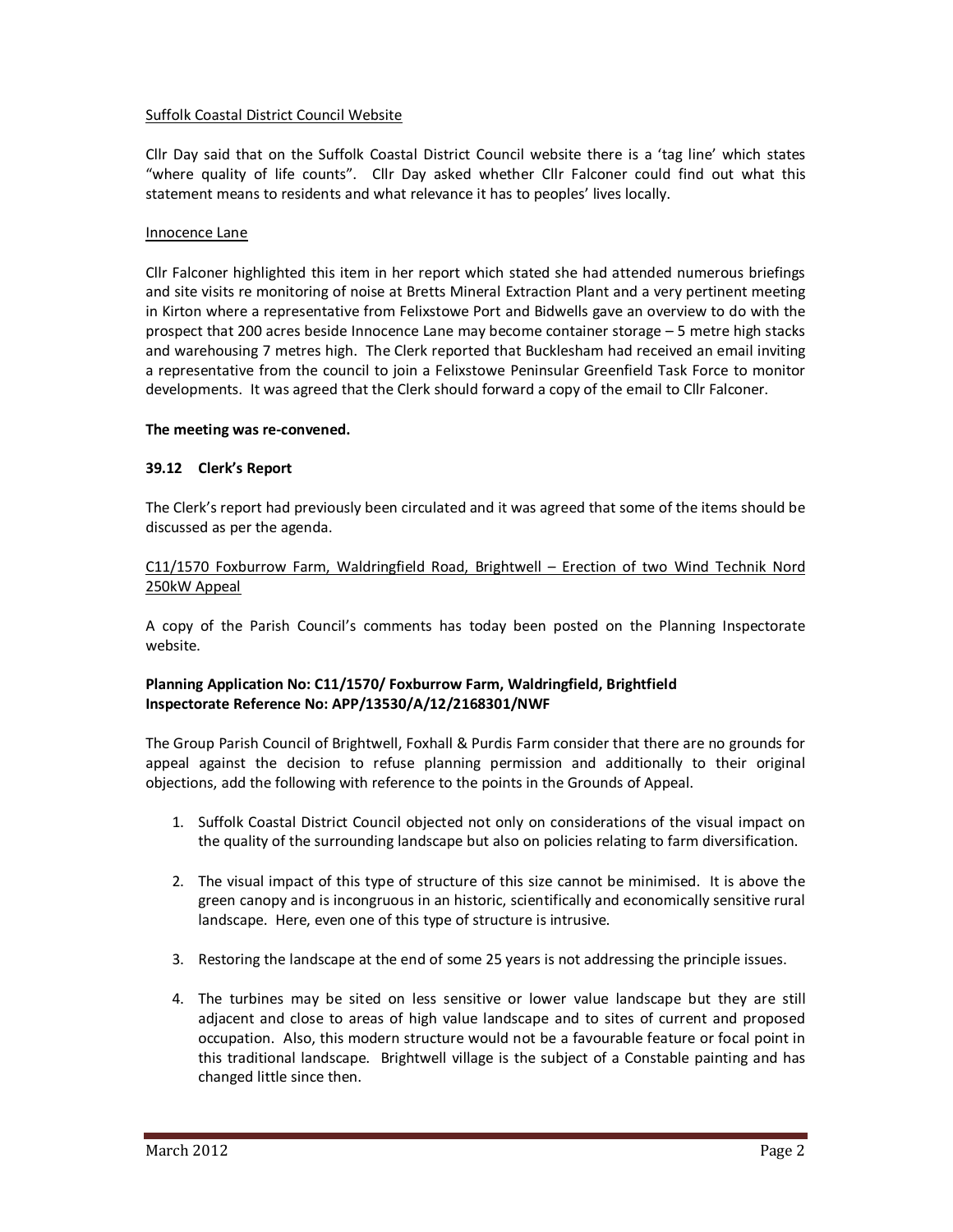- 5. This scheme does not safeguard the residential amenity and cannot safeguard the broader historical and sensitive landscape therefore it is not a legitimate exception to the normal restraint on development. It does not satisfy Farm Diversification DM 14 a, b, c.
- 6. The turbines are not of modest proportions in this setting and they may be of a pleasing form and design for their function but are not appropriate in this area. A critical consideration should be that they are placed appropriately in the environment.
- 7. Renewable energy developments may be encouraged for scientific, environmental and economic reasons, but they should not outweigh all other planning considerations.

# Ref: C12/0210 Purdis Poppy Farm, Purdis Farm Change of use of disused agricultural building to B8 use

Please see Item 48.12 Planning for details.

# Ref: C12/0256 Land South of Hillingdon House, Purdis Avenue, Purdis Farm Erection of 4 detached houses with garages

Please see Item 48.12 Planning for details.

#### Parish Council Website

The Parish Council new website is now well underway and the majority of the site will be completed and available by the end of March 2012. Cllr Wells has kindly offered to proof read and comment on the content. The website will record visitors using the site and what pages they are accessing which means we can add requests for new information or delete pages which are not being used. Included on the site will be a request for local clubs or organisations to advertise on a page.

# Revised Bus Services Operating in Our Area

I have received details of revised bus services operating in our area. These services will change in late March and throughout April 2012. Downloadable PDF timetables for these services can be found on the following website by clicking on the appropriate month:

http://www.suffolkonboard.com/news/bus\_service\_news/passenger\_transport\_service\_changes

or by contacting Suffolk Passenger Transport on 0845 606 6171.

#### Procedures and Standing Orders

I have sent out to all councillors a copy of the following procedures and standing orders.

Freedom of Information Act – All councils must have a procedure in place for dealing with requests for information. Standing Orders Complaints Procedure Financial Regulations Grant Policy Risk Assessment Internal Audit Procedures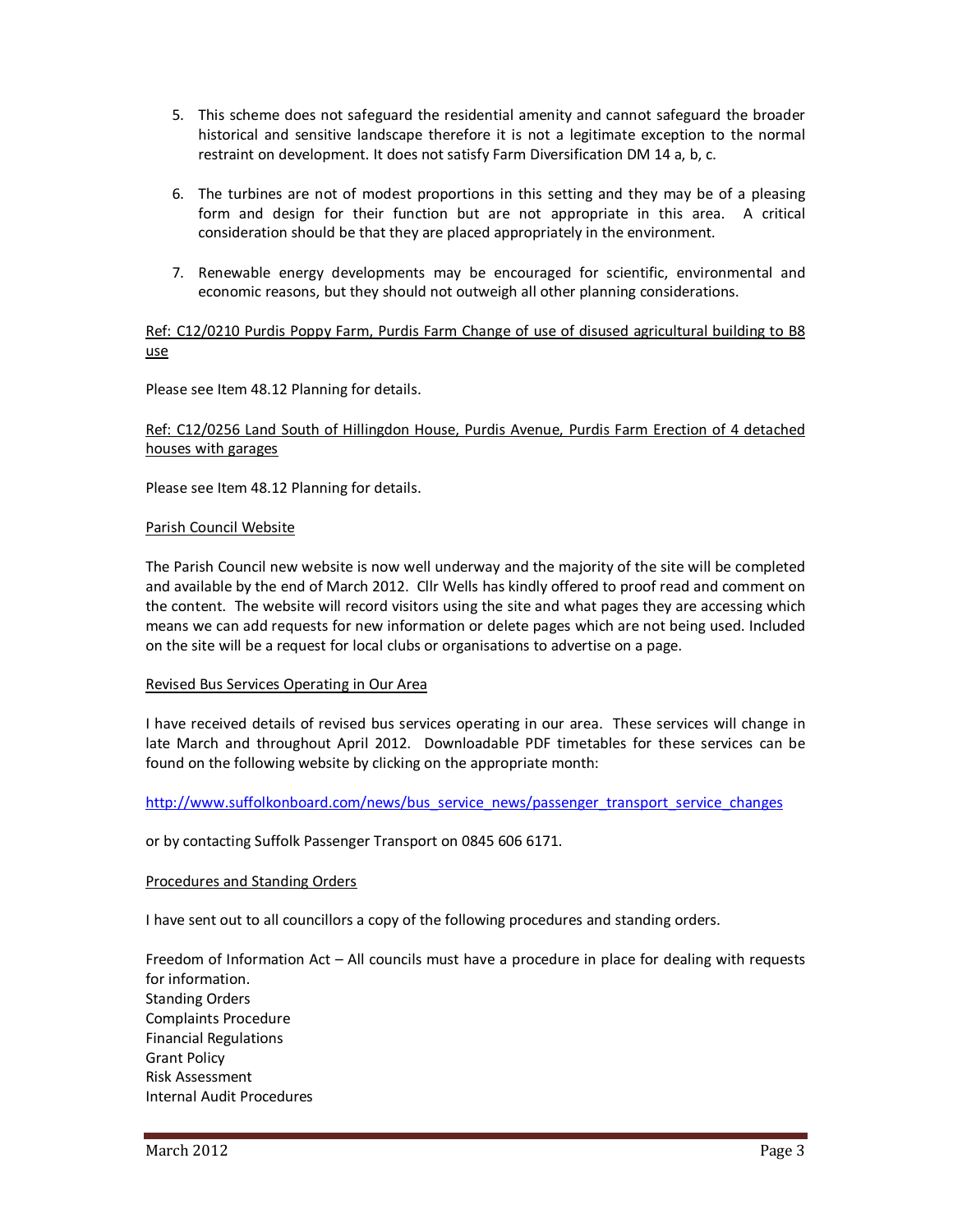The Clerk reported that the documents need to be reviewed and ratified by the Parish Council annually.

This item will be discussed under the agenda item.

### **40.12 Localism Act 2011 / Neighbourhood Plans**

Gillian Benjamin Suffolk Acre gave a very informative presentation to the Parish Council and it was agreed that the Clerk would write to Hilary Hanslip Suffolk Coastal District Council asking her to give a presentation to the next Parish Council Meeting. Gillian's presentation had focused on the following areas:

- a. What is a Neighbourhood Plan?
- b. Why does it matter and what does it mean to the Group Parish Council?
- c. What is the difference between Neighbourhood Plans and other forms of community led plan such as the Parish Plans?

As a result of a proposal by Cllr Smith it was agreed that councillors should send the Clerk any questions to which they would like answers.

### **41.12 Future Plans for the Parish**

Cllr Newell said that she had asked for this item to be placed on the agenda because, as a result of the data collected for the Parish Plan, comments had been made by parishioners that they would like to be able to move out of large properties into smaller housing but that there is no sheltered or two bedroom type accommodation in the area. Cllr Newell felt that a suitable site would be on the Felixstowe Road next to Mansfield Park because of its location close to a bus route and the public house.

Cllr Newell said that the piece of land at the corner of Straight Road adjacent to the Hollies Site might also be a suitable site. She felt that the Hollies could be turned into a village or community centre if the showground would be willing to sell off part of the field. Cllr Booth said that the land is owned by somebody who lives in Foxhall Road and he would investigate and gather more information. Cllr Valconer suggested that the Clerk contact Mr Busby Trinity Park to see if they would be willing to sell off part of the field.

#### **42.12 Procedures and Standing Orders**

The Clerk reported that the following procedures and standing orders had been circulated to all councillors:

Freedom of Information Act – Procedure for dealing with FIA requests. Standing Orders Complaints Procedure Financial Regulations Grant Policy Risk Assessment Internal Audit Procedures Asset Register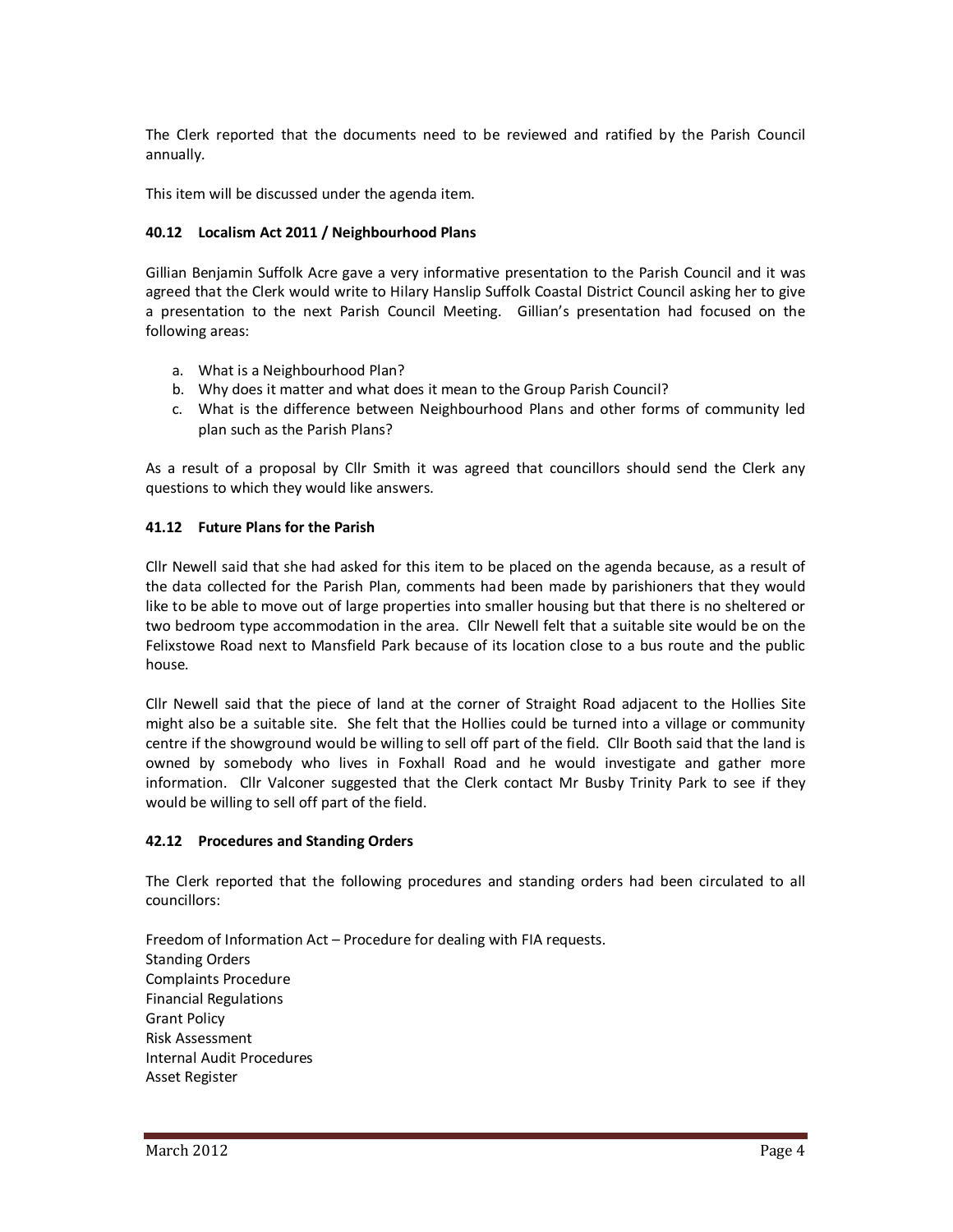It was agreed that the documents should include the Version Number and Re-issue Date. Cllr Day proposed, seconded Cllr Warham that the documents be accepted – all in favour.

### **43.12 Queen's Jubilee Celebrations – Trees**

Cllr Warham suggested planting a tree in each of the three parishes; Brightwell, Foxhall and Purdis Farm to commemorate the Queen's Jubilee.

It was agreed that the Clerk should contact Anne Westover Landscape Officer Suffolk Coastal District Council asking her to give a presentation at the Annual Parish Meeting on suitable trees for planting in the parishes.

### **44.12 Visibility Woodhouse Lane / Bucklesham Road**

The Clerk reported that she had received information from Cllr Smith stating that there had been two slight accidents on the corner of Woodhouse Lane and Bucklesham Road some time ago.

Cllr Lawrence reported that he had tested the corner for splay and if the hedge on the corner was cut back visibility would be improved. He said he had spoken to the owner of the property who had indicated his willingness to cut the hedge.

Cllr Booth reported that on the  $14<sup>th</sup>$  February 2012 an article had appeared in The Times stating that Norman Baker the Transport Minister was in favour of local councils installing Trixi mirrors to aid visibility and that he would be give local councils the power to install them rather than asking councils to go to the Government for approval.

It was agreed that if cutting the hedge back did not improve visibility the council would consider installing a Trixi mirror.

# **45.12 Finance**

Income None

Expenditure Clerk's Salary and Expenses February 2012 SALC One Suffolk Website Course Mrs Angie Buggs  $\text{E24.00}$ St Augustine's Church Hall – Hire of Hall for Planning Meeting  $2^{nd}$  March 2012  $f$  17.40 Suffolk Acre Annual Subscription £25.00

Cllr Warham proposed, seconded Cllr Wells that the above expenditure be agreed – all in favour.

#### **46.12 Correspondence**

All correspondence was dealt with under Clerk's Report.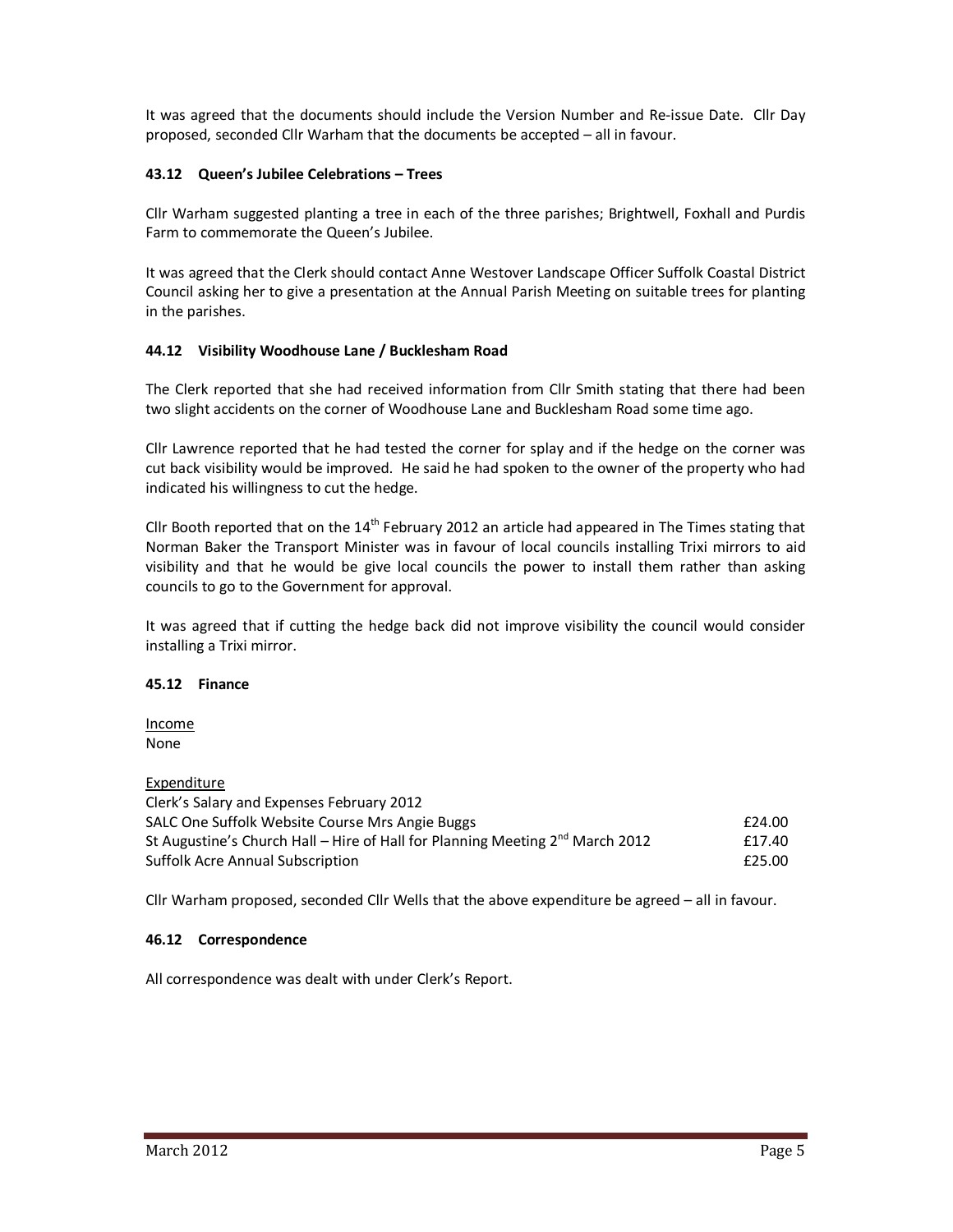# **47.12 Meetings attended by councillors/clerk**

# a. Waldringfield Quarry Noise Monitoring

Cllr Newell reported that she had attended the recent noise monitoring demonstration and that this had been very informative. Cllr Newell also reported that she was surprised about the amount of noise from the road due to the number of heavy lorries going to the pit and the Waldringfield Industrial Unit. A copy of all of the monitoring reports can be found on the Suffolk County Council's Planning web page on the following link: http://atrium.suffolk.gov.uk/ePlanning/loadFullDetails.do?aplld=12244.

# **48.12 Planning**

It was agreed that a list of Planning Applications should be placed on the relevant Parish Council Notice Boards and the Website.

The Parish Council discussed the following applications:

# PC1021

SCDC C12/0256 Land South of Hillingdon House, Purdis Avenue, Purdis Farm – Erection of 4 detached houses with garages.

As a result of the Planning Meeting held on Friday,  $2^{nd}$  March at St Augustine's Church Hall Bucklesham Road the following letter was sent to Suffolk Coastal District Council Planning Department.

The Group Parish Council opposes this application for the following reasons:

The Group Parish Council opposes this application for the following reasons:

- 1. Purdis Avenue is a private road which exits on to the Bucklesham Road. The proposed development would, we believe, increase the existing traffic flow by up to fifty per cent along a private road which is a potholed single track. The private access to the properties from the junction of Purdis Farm Lane and Purdis Avenue is very narrow and is inadequate for the passing of so many vehicles.
- 2. The Parish Council also believe that the egress on to Bucklesham Road is very dangerous and is concerned about the safety of the increased number of vehicles accessing Bucklesham Road at this junction.
- 3. The Planning Application would necessitate the felling of eight mature protected trees. Although the application states that the trees would be replaced we do not believe this would be acceptable owing to the maturity of the existing trees.
- 4. The Parish Council believe that the addition of four large houses in close proximity to the heath would be detrimental to the SSSI environment. The increase in the number of people possibly regularly accessing the heath and the increase in the number of vehicles along a road right next to the site would unacceptably increase the pressure on the heath. With the proposed development in this area the Parish Council is most concerned about the sustainability and survival of this part of the Sandlings Walk.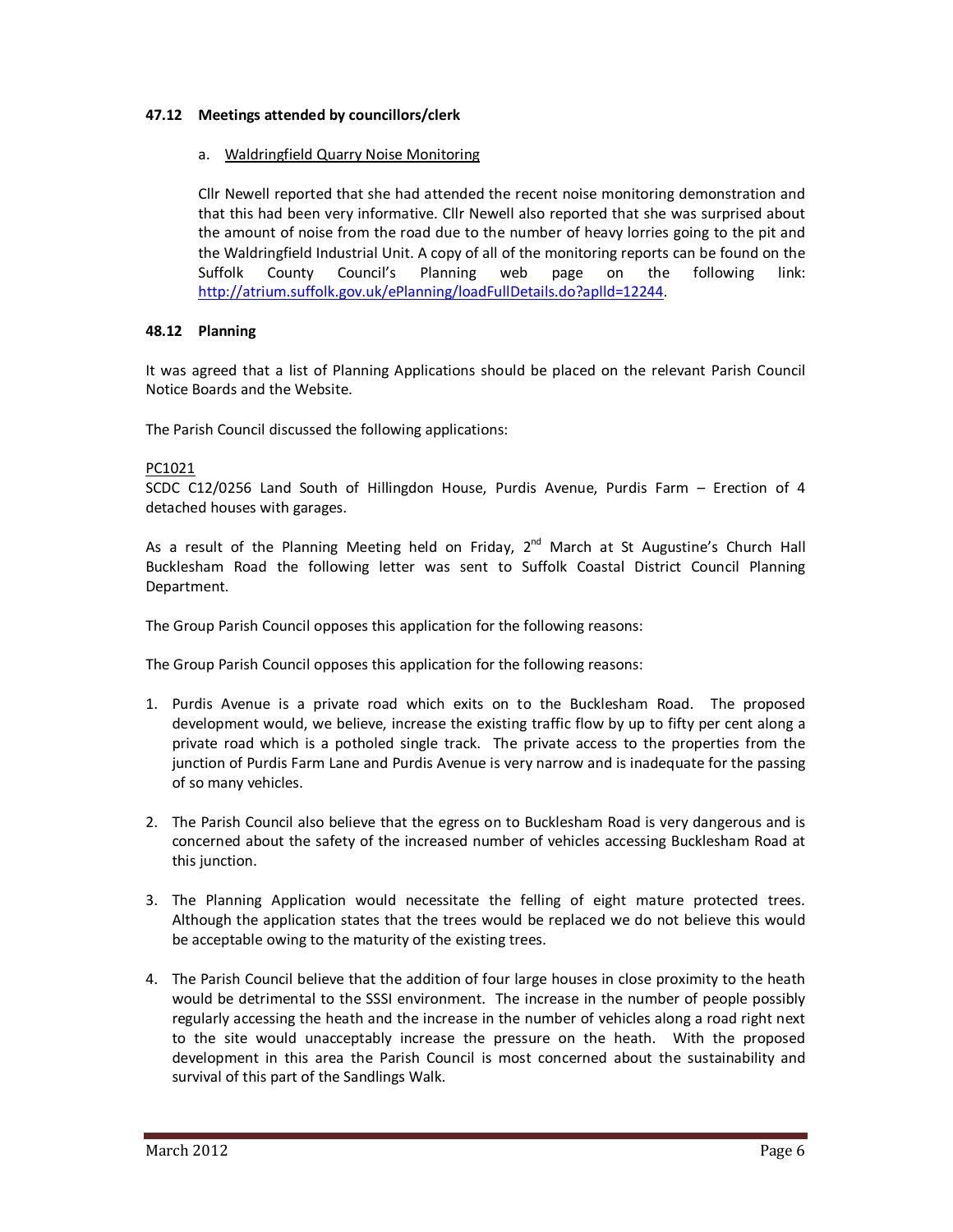5. Although the developers have commissioned an Ecology Assessment of Land and Buildings Proposed for Development at Hillingdon House, we believe that the recommendations in 4.3 to mitigate the effect on the environment in the form of conditions in the deeds of the properties would be unenforceable. For example 4.3.12 states:

"It is also recommended that due to the potential significant additional predation pressures on local wildlife likely to be caused by any increases in domestic cat populations, that this is a cat free development. New house buyers would be informed that cats would not be allowed…It may also be possible to apply a Restrictive Convenant to the property deeds to prohibit owners from keeping a cat."

# PC1022

SCDC C12/0210 Purdis Poppy Farm, Purdis Farm Lane, Purdis Farm – Change of use of disused agricultural building to B8 use.

As a result of the Planning Meeting held on Friday,  $2^{nd}$  March at St Augustine's Church Hall Bucklesham Road the following letter was sent to Suffolk Coastal District Council Planning Department.

The Group Parish Council opposes this application for the following reasons:

- 6. The plans are not sufficiently informative. The map is out of date. More detail of what is intended for alterations to the buildings is needed. It is not possible to relate the design statement to the area shaded green eg which building is the barn.
- 7. There is an access dispute between the owners of Purdis Poppy Farm and the owners of the neighbouring properties.
- 8. The Parish Council believe that the owners of Purdis Poppy Farm have no right of access for any purpose along Purdis Farm Lane to the junction with Woodhouse Lane as shown in red on the plan.
- 9. The Parish Council believe that the right of access to the property to be that part of Purdis Farm Lane which crosses the heath westwards and then along Purdis Avenue, which is not shown on the plan, to Bucklesham Road. Purdis Avenue is a private road serving the properties along the western side of the avenue; the eastern side is bounded by Open Access Woodland. Purdis Avenue is not drained, currently is not in a good condition, and quite unsuitable for regular use by 7.5 tonne vehicles. It is also used by some of the properties along the extension of Purdis Farm Lane beyond its connection with Purdis Avenue.
- 10. The heath is an SSSI and the movement of vehicles of this size for this purpose and frequency would be unacceptable. Increasing the pressure on this very sensitive environment would be detrimental, particularly as the whole of Purdis Farm Lane, from the Woodhouse Lane corner, to its connection with Purdis Avenue is a designated public footpath. Furthermore, it is the beginning of the Sandlings Path system of walks through the Suffolk heathlands forming part of the 60 mile walk from Ipswich to Southwold.

The Parish Council believes that the application is contrary to the LDF Core Strategy and Development Policies December 2011 as follows:

**DM11 Warehousing and Storage** – This application is not suitable to the primary route network.